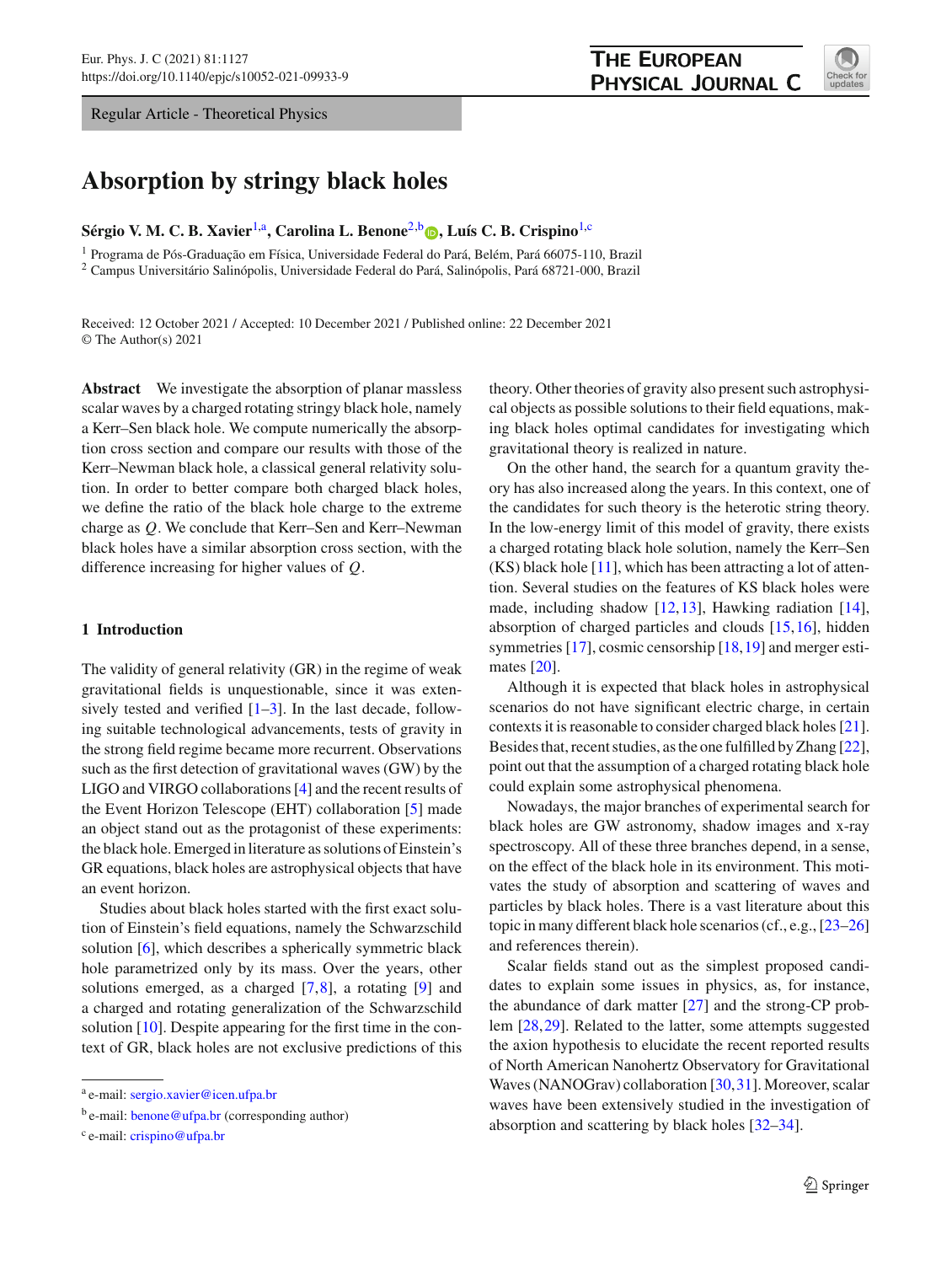We address the problem of the absorption of fields by a charged rotating black hole in the context of heterotic string theory. We focus on analyzing the absorption cross section of planar massless scalar waves by a KS black hole. Due to the similarity between KS black holes and Kerr–Newman (KN) black holes, the charged rotating black hole solution of GR, we shall compare our results with those of Ref. [\[33\]](#page-8-3).

The remainder of this paper is organized as follows. In Sect. [2](#page-1-0) we review the spacetimes of the charged rotating black holes treated in this paper, namely, KS and KN black holes. In Sect. [3](#page-2-0) we study the dynamics of a massless scalar field impinging upon a KS black hole. In Sect. [4](#page-3-0) we use the partial wave analysis to express the absorption cross section and investigate the low and high-frequency regime. In Sect. [5](#page-4-0) we exhibit a selection of our numerical results of the absorption cross section for different values of the black hole charge and spin. We compare our results with those obtained in the KN case. Our final remarks are presented in Sect. [6.](#page-6-0) Throughout this paper we use natural units  $(c = G = \hbar = 1)$  and the metric signature  $(+, -, -, -)$ .

#### <span id="page-1-0"></span>**2 Charged rotating black holes**

The KS black hole is a solution of the low-energy limit of the heterotic string theory. The action that describes this theory in four dimensions, in the Einstein frame, is the following [\[35](#page-8-4)]:

<span id="page-1-1"></span>
$$
S = \int d^4x \sqrt{-g} \left( R - e^{-2\tilde{\Phi}} F_{\mu\nu} F^{\mu\nu} - 2\partial_\mu \tilde{\Phi} \partial^\mu \tilde{\Phi} \right)
$$

$$
- \frac{1}{12} e^{-4\tilde{\Phi}} H_{k\mu\nu} H^{k\mu\nu} \right), \qquad (1)
$$

where  $\ddot{\Phi}$  is the dilaton field and  $H_{k\mu\nu}$  is a third-rank tensor field defined as

$$
H_{k\mu\nu} \equiv \partial_k B_{\mu\nu} + \partial_\nu B_{k\mu} + \partial_\mu B_{\nu k} - 2 \left( A_k F_{\mu\nu} + A_\nu F_{k\mu} + A_\mu F_{\nu k} \right),
$$
 (2)

with  $B_{\mu\nu}$  being a second-rank antisymmetric tensor gauge field, known as Kalb–Ramond field.

Written in Boyer–Lindquist coordinates  $(t, r, \theta, \varphi)$ , the line element of the KS solution is:

$$
ds^{2} = \left(1 - \frac{2Mr}{\rho^{2}}\right)dt^{2} - \rho^{2}\left(\frac{dr^{2}}{\Delta} + d\theta^{2}\right)
$$
  
+ 
$$
\frac{4Mra\sin^{2}\theta}{\rho^{2}}dtd\varphi
$$

$$
-\left[r\left(r + 2d\right) + a^{2} + \frac{2Mra^{2}\sin^{2}\theta}{\rho^{2}}\right]\sin^{2}\theta \,d\varphi^{2}, \tag{3}
$$

**1127** Page 2 of 9 Eur. Phys. J. C (2021) 81:1127

where

$$
d \equiv \frac{q_{KS}^2}{2M},\tag{4}
$$

$$
\Delta \equiv r(r + 2d) - 2Mr + a^2,\tag{5}
$$

$$
\rho^2 \equiv r \left( r + 2d \right) + a^2 \cos^2 \theta. \tag{6}
$$

As can be seen from the action  $(1)$ , there is a coupling between gravity and other fields, such as the dilaton field and gauge fields. The solutions for the non-gravitational fields of this spacetime are:

$$
\tilde{\Phi} = -\frac{1}{2} \ln \frac{\rho^2}{r^2 + a^2 \cos^2 \theta},\tag{7}
$$

$$
A_{\mu}dx^{\mu} = \frac{q_{KS}}{\rho^2}r(dt - a\sin^2\theta d\varphi),
$$
\n(8)

$$
B_{t\varphi} = \frac{dra\sin^2\theta}{\rho^2}.
$$
\n(9)

The parameters  $(M, q_{KS}, a)$  are the mass, the electric charge and the angular momentum per unity mass of the KS black hole, respectively. The event horizon is localized at

$$
r_{h_{KS}} \equiv M - d + \sqrt{(M - d)^2 - a^2}.
$$
 (10)

In the context of GR theory, the black hole that we shall use to compare our results is the charged rotating KN black hole. In Boyer–Lindquist coordinates, its line element reads:

$$
ds^{2} = \left(1 - \frac{2Mr - q_{KN}^{2}}{\rho_{KN}^{2}}\right)dt^{2} - \rho_{KN}^{2}\left(\frac{dr^{2}}{\Delta_{KN}} + d\theta^{2}\right)
$$

$$
+ \frac{4Mar\sin^{2}\theta - 2aq_{KN}^{2}\sin^{2}\theta}{\rho_{KN}^{2}}dt d\varphi
$$

$$
- \frac{\left[(r^{2} + a^{2})^{2} - \Delta_{KN}a^{2}\sin^{2}\theta\right]\sin^{2}\theta}{\rho_{KN}^{2}}d\varphi^{2}.
$$
 (11)

The only non-gravitational field is associated with the electromagnetic vector potential, given by

$$
A_{\mu}dx^{\mu} = \frac{q_{\scriptscriptstyle KN}}{\rho_{\scriptscriptstyle KN}^2}r(dt - a\sin^2\theta d\varphi),\tag{12}
$$

where

$$
\Delta_{KN} \equiv r^2 - 2Mr + a^2 + q_{KN}^2,\tag{13}
$$

$$
\rho_{KN}^2 \equiv r^2 + a^2 \cos^2 \theta. \tag{14}
$$

The KN black hole presents an event horizon at:

$$
r_{h_{KN}} \equiv M + \sqrt{M^2 - a^2 - q_{KN}^2}.
$$
 (15)

Both spacetimes have very similar geometrical aspects, but also present some distinctive features. For instance, the KS solutions allow a larger range of values of electric charge.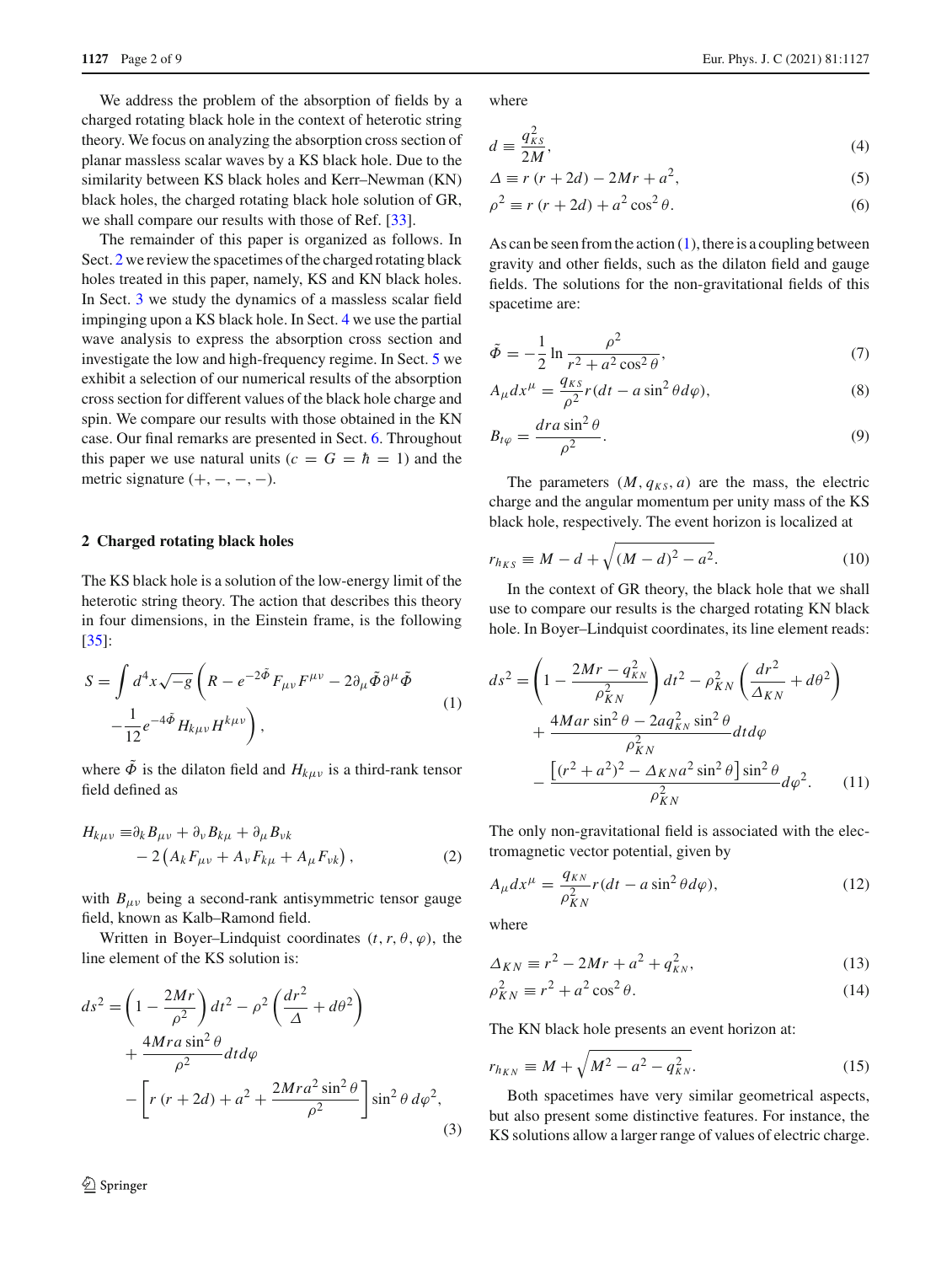Therefore, in order to compare our results, we shall use a normalized charge

$$
Q_{(i)} = q_{(i)}/q_{(i)}^{ext},
$$
\n(16)

where  $q_{(i)}^{ext}$  is the value of charge of an extreme black hole, with the subscript  $(i) = KS$ ,  $KN$  indicating the corresponding spacetime.

With the aid of the tortoise coordinate, it is possible to rewrite the radial equation in a simpler form:

<span id="page-2-3"></span>
$$
\left(\frac{d^2}{dr_{\star}^2} + V_{\omega lm}\right)U_{\omega lm}(r_{\star}) = 0, \tag{21}
$$

where the function  $V_{\omega lm}$  is given by:

$$
V_{\omega lm} = -\frac{\Delta (a^2 (-d^2 - 2dM + 2dr - 4Mr + r^2) + a^4 + r (d^2 (2M - r) - 2d^3 + 2dMr + 2Mr^2))}{(a^2 + 2dr + r^2)^4}
$$

$$
- (\lambda_{lm} + a^2 \omega^2 - 2ma\omega) \frac{\Delta}{(a^2 + 2dr + r^2)^2} + \frac{(a^2 \omega - am + 2dr\omega + r^2 \omega)^2}{(a^2 + 2dr + r^2)^2}.
$$
(22)

#### <span id="page-2-0"></span>**3 Scalar field in the KS background**

The dynamics of a massless scalar field  $\Psi(x^{\mu})$  in KS spacetime is described by the Klein Gordon equation, which can be written in a covariant form as:

$$
\frac{1}{\sqrt{-g}}\partial_{\mu}(\sqrt{-g}g^{\mu\nu}\partial_{\nu}\Psi) = 0, \qquad (17)
$$

where *g* is the determinant of the KS metric, whose contravariant components are  $g^{\mu\nu}$ .

In order to solve this equation, one can assume a separation form of  $\Psi$  in terms of wavelike solutions, as given by:

<span id="page-2-2"></span>
$$
\Psi = \sum_{l=0}^{+\infty} \sum_{m=-l}^{+l} \frac{U_{\omega lm}(r)}{\sqrt{r(r+2d)+a^2}} S_{\omega lm}(\theta) e^{i(m\varphi - \omega t)}. \tag{18}
$$

The functions  $S_{\omega lm}(\theta)$  are the oblate spheroidal harmonics,<sup>[1](#page-2-1)</sup> that satisfy the following equation [\[37\]](#page-8-5):

$$
\left(\frac{d^2}{d\theta^2} + \cot\theta \frac{d}{d\theta}\right) S_{\omega lm} \n+ \left(\lambda_{lm} + a^2 \omega^2 \cos^2\theta - \frac{m^2}{\sin^2\theta}\right) S_{\omega lm} = 0,
$$
\n(19)

where  $\lambda_{lm}$  are the eigenvalues of the spheroidal harmonics.

The radial part of the solution [\(18\)](#page-2-2) satisfies a lengthy equation, which can be reshaped in terms of the tortoise coordinate  $r_{\star}$ , defined, in the KS spacetime, as

$$
r_{\star} \equiv \int dr \left( \frac{r(r+2d) + a^2}{\Delta} \right). \tag{20}
$$

In Fig. [1,](#page-3-1) we plot  $V_{\omega l m}$  for different values of the normalized charge  $Q_{KS}$  (top panel) and rotation parameter *a* (bottom panel), setting  $M\omega = 0.1$  and  $l = m = 1$  in both cases. One can notice that  $V_{\omega l m}$  is larger for higher values of the BH charge and spin. In the asymptotic limit,  $V_{\omega lm}$  tends to  $\omega^2$ , as in the Kerr-Newman case [\[33](#page-8-3)].

When dealing with absorption and scattering phenomena, it is common to use a set of independent solutions called *in* modes, which correspond to incoming waves from the past null infinity, part of which is transmitted to the event horizon while the remaining part is reflected to the future null infinity. In the asymptotic limits (infinity and event horizon), these modes have the following behavior:

$$
U_{\omega lm}(r_{\star}) \begin{cases} \mathcal{I}_{\omega lm} U_I + \mathcal{R}_{\omega lm} U_I^* & (r_{\star}/M \to +\infty), \\ \mathcal{I}_{\omega lm} U_T & (r_{\star}/M \to -\infty), \end{cases} \tag{23}
$$

with the symbol ∗ denoting complex conjugation. The terms  $U_I$  and  $U_T$  can be expanded as:

$$
U_I = e^{-i\omega r_\star} \sum_{j=0}^{N} \frac{h_j}{r^j},\tag{24}
$$

$$
U_T = e^{-i(\omega - m\Omega_H)r_\star} \sum_{j=0}^{N} g_j (r - r_{h_{KS}})^j,
$$
 (25)

where

$$
\Omega_H = \frac{a}{2Mr_{h_{KS}}} \tag{26}
$$

is the angular velocity of the event horizon. The coefficients  $h_i$  and  $g_i$  are constants found by solving Eq. [\(21\)](#page-2-3). The terms *I*, *R* and *T* are related to the incident, reflected and transmitted parts of the wave, respectively. It can be show that they obey the relation:

$$
\left|\frac{\mathcal{R}_{\omega lm}}{\mathcal{I}_{\omega lm}}\right|^2 = 1 - \frac{\omega - m\Omega_H}{\omega} \left|\frac{\mathcal{I}_{\omega lm}}{\mathcal{I}_{\omega lm}}\right|^2.
$$
 (27)

<span id="page-2-1"></span><sup>&</sup>lt;sup>1</sup> The KS solution belongs to a class of axisymmetric and asymptotically flat spacetimes that allow the separation of variables of the Klein-Gordon equation solutions as in Eq.  $(18)$ , with the angular part being given in terms of the spheroidal harmonics [\[36\]](#page-8-6).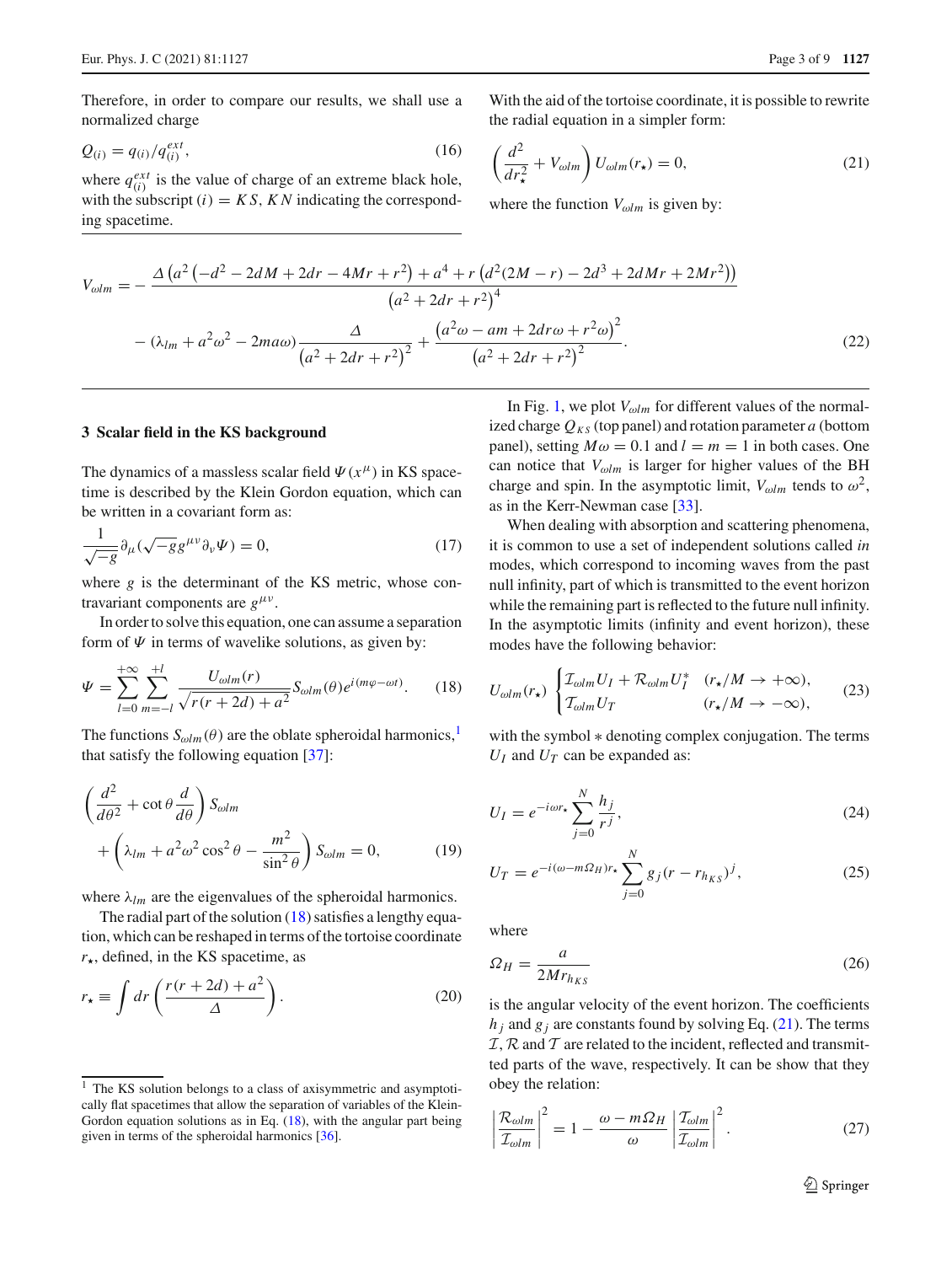

<span id="page-3-1"></span>**Fig. 1**  $V_{\text{olm}}$  as a function of r, for different values of the KS black hole normalized charge (top panel) and different values of the KS black hole angular momentum (bottom panel). For both panels we have chosen  $l = m = 1$  and  $M\omega = 0.1$ .

For  $\omega < m\Omega$  the reflection coefficient is greater than 1, corresponding to the superradiance phenomena. The equality  $\omega = m\Omega$  also corresponds to the minimum value of frequency for which the black hole can be overspun into a naked singularity [\[38](#page-8-7)].

## <span id="page-3-0"></span>**4 Absorption cross section**

Considering a scalar massless plane wave whose incidence angle is  $\gamma$ , one can find the partial absorption cross section through partial wave methods [\[39](#page-8-8)], as:

$$
\sigma_{lm} = \frac{4\pi^2}{\omega^2} |S_{\omega lm}(\gamma)|^2 \left(1 - \left|\frac{\mathcal{R}_{\omega lm}}{\mathcal{I}_{\omega lm}}\right|^2\right).
$$
 (28)

The total absorption cross section is obtained as a sum of the partial contributions σ*lm* over all allowed values of *l* and *m*:

$$
\sigma = \sum_{l=0}^{\infty} \sum_{m=-l}^{+l} \sigma_{lm}.
$$
\n(29)

It is possible to decompose the total absorption cross section in a sum of corotating modes, given by

$$
\sigma^{co} = \sum_{l=1}^{\infty} \sum_{m=1}^{l} \sigma_{lm},\tag{30}
$$

and counterrotating modes, given by

$$
\sigma^{counter} = \sum_{l=1}^{\infty} \left( \sigma_{l0} + \sum_{m=1}^{l} \sigma_{l(-m)} \right).
$$
 (31)

#### 4.1 Low-frequency regime

There are some analytical approximations in the literature for the absorption cross sections that allow us to test the accuracy of our numerical results. For the low-frequency regime, Higuchi found in 2001 [\[40\]](#page-8-9) that the absorption cross section of a stationary and circularly symmetric black hole with any dimensions tends to the area of the event horizon.

The event horizon area of the KS black hole is given by

$$
A_h = \int_0^{\pi} \int_{-\pi}^{\pi} \sqrt{g_{\theta\theta}g_{\varphi\varphi}} d\varphi d\theta
$$
  
=  $4\pi \left( r_{h_{KS}}^2 + a^2 + 2dr_{h_{KS}} \right).$  (32)

As we shall see in Sect. [5,](#page-4-0) our numerical results are in excellent agreement with the corresponding low-frequency approximation.

### 4.2 High-frequency regime

In the high-frequency regime, the absorption cross section is intimately related with the properties of the photon orbits. This relation is very well represented by the so-called sinc approximation. Firstly proposed by Sanchez [\[41](#page-8-10)], for the Schwarzschild black hole, this approximation was later derived using complex angular momentum techniques [\[42\]](#page-8-11) (c. f. also  $[32, 43]$  $[32, 43]$ ). One can show that:

$$
\sigma \approx \sigma_{geo} \left[ 1 - \frac{8\pi\beta e^{-\pi\beta}}{\Omega_N^2 b_c^2} \text{sinc}\left(\frac{2\pi\omega}{\Omega_N}\right) \right],\tag{33}
$$

where  $\beta \equiv \Lambda/\Omega_N$ , with  $\Lambda$  being the Lyapunov exponent,  $\Omega_N$  the orbital frequency for the null orbit,  $b_c$  the critical impact parameter, and  $\sigma_{geo} \equiv \pi b_c^2$ . For the on-axis case of the KS black hole, we have: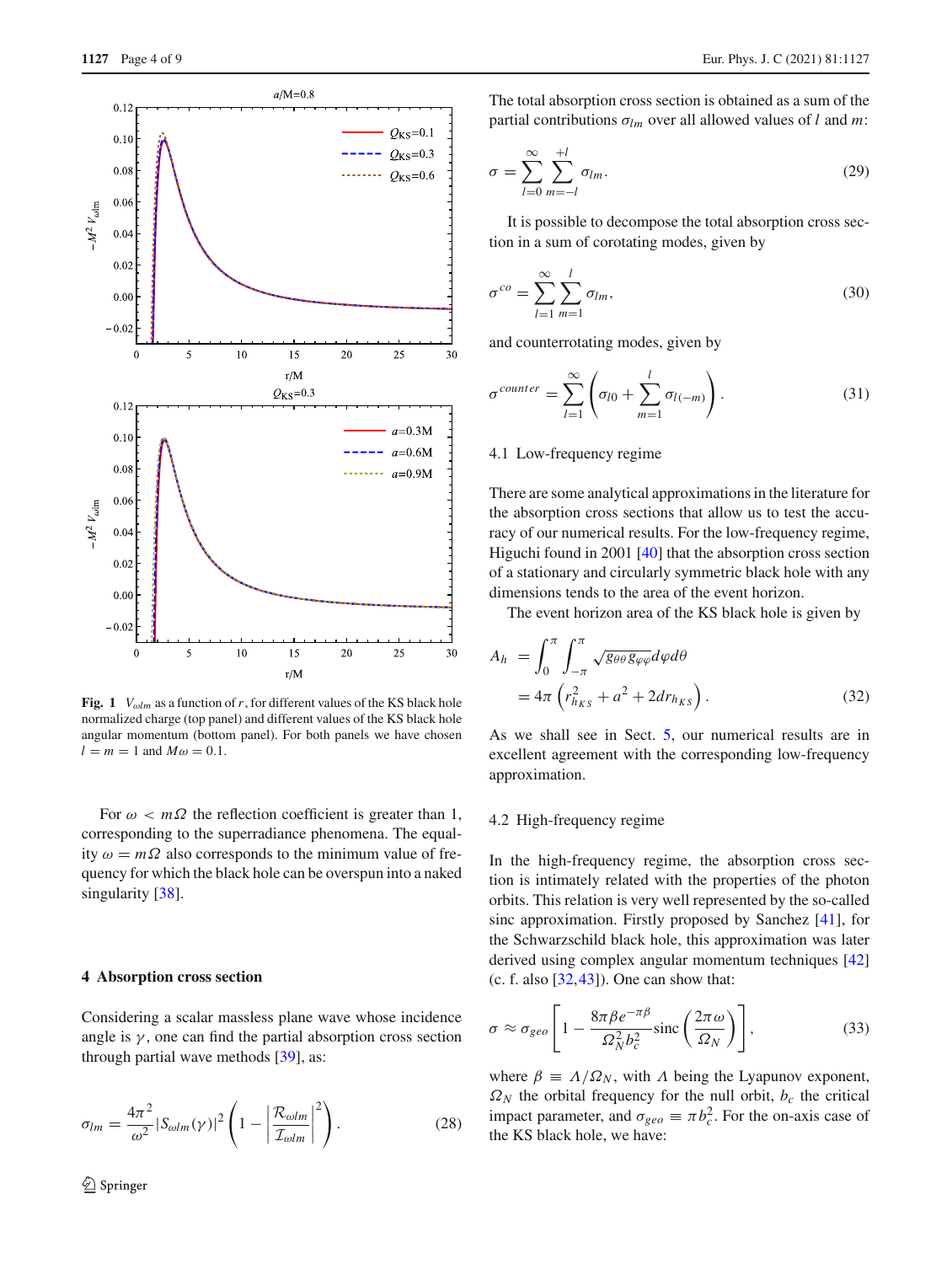$$
r_c = M - d + 2\sqrt{M^2 - (a^2 + 4Md + 2d^2)/3\cos}
$$

$$
\times \left[\frac{1}{3}\arccos\left[\frac{M((M-d)^2 - a^2)}{(M^2 - (a^2 + 4Md + 2d^2)/3)^{3/2}}\right]\right],
$$
(34)

$$
b_c^2 = \frac{2(r_c + d) \left[r_c(r_c + 2d) + a^2\right]}{r_c + d - M},
$$
\n
$$
A = \frac{4\sqrt{2a^2 - b_c^2 + 4d^2 + 12dr_c + 6r^2}}{T_c\sqrt{K}} K\left(-\frac{a^2}{K}\right),
$$
\n(35)

$$
T_0 \sqrt{\mathcal{K}}
$$
\n
$$
T_0 = \frac{4}{\sqrt{\mathcal{K}}} \left[ \mathcal{K} E \left( -\frac{a^2}{\mathcal{K}} \right) \right]
$$
\n(36)

$$
T_0 = \frac{1}{\sqrt{\mathcal{K}}} \left[ \frac{\mathcal{K}E\left(-\frac{a}{\mathcal{K}}\right)}{\mathcal{L}} + \left(\frac{(r_c(r_c + 2d) + a^2)^2}{\Delta} - (a^2 + \mathcal{K})\right) K\left(-\frac{a^2}{\mathcal{K}}\right) \right],
$$
\n(37)

where  $K(k)$  and  $E(k)$  are the complete elliptic integrals of the first and second kind, respectively,  $K \equiv C - (a - \mathcal{L}_z)^2$  is a Carter-like constant,  $\mathcal{L}_z \equiv L_z/E$  is the azimuthal angular momentum per unit energy,  $\mathcal C$  is a constant of motion,  $r_c$  is the critical radius and  $T_0$  is the latitudinal period.

As we shall see in Sect. [5,](#page-4-0) our numerical results are in excellent agreement with the sinc approximation.

## <span id="page-4-0"></span>**5 Results**

In this section we show a selection of our results for the total absorption cross section of the KS black hole in the Einstein frame for different values of the incidence angle  $\gamma$  of the scalar wave.

In Fig. [2,](#page-4-1) we exhibit the total absorption cross section for polar incidence ( $\gamma = 0$ ) with fixed values of charge (top panel) and fixed values of the rotation parameter (bottom panel). One can notice that as the values of charge and angular momentum increase, the total absorption cross section decreases. Furthermore, one can see a regular oscillatory behavior around the high-frequency limit.

In Fig. [3](#page-4-2) we compare our numerical results for polar incidence with the corresponding ones obtained via the sinc approximation, showing excellent agreement.

Illustrated by Fig. [4,](#page-5-0) the equatorial incidence case ( $\gamma$  = 90<sup>°</sup>) reveals a distinctive behavior when compared with in the on-axis case. One can identify an oscillatory pattern less regular than the one exhibited in Fig. [2.](#page-4-1) On the top panel the total absorption cross section is plotted for fixed value of the KS black hole charge  $(q_{KS}/M = 0.3)$  and  $a/M = 0.3, 0.6$ and 0.9, while in the bottom panel we consider KS black holes with same angular momentum  $(a/M = 0.9)$  and different values of the charge, namely  $q_{KS}/M = 0.1, 0.3$  and 0.5. Note that although the increase of spin and charge leads generally



<span id="page-4-1"></span>**Fig. 2** Total absorption cross section for fixed charge (top) and angular momentum per unity mass (bottom) of the KS black hole. Both panels are plotted for polar incidence ( $\gamma = 0$ )



<span id="page-4-2"></span>**Fig. 3** Sinc approximation for the on-axis ( $\gamma = 0$ ) case. The solid lines are the numerically computed absorption cross sections and the dashed lines represent the sinc approximation

to a smaller absorption cross section, the plots in the bottom panel preserves its essential shape, what does not occur in the top panel.

In Fig. [5](#page-5-1) we show the total absorption cross section for different choices of the scalar wave incidence angle. One can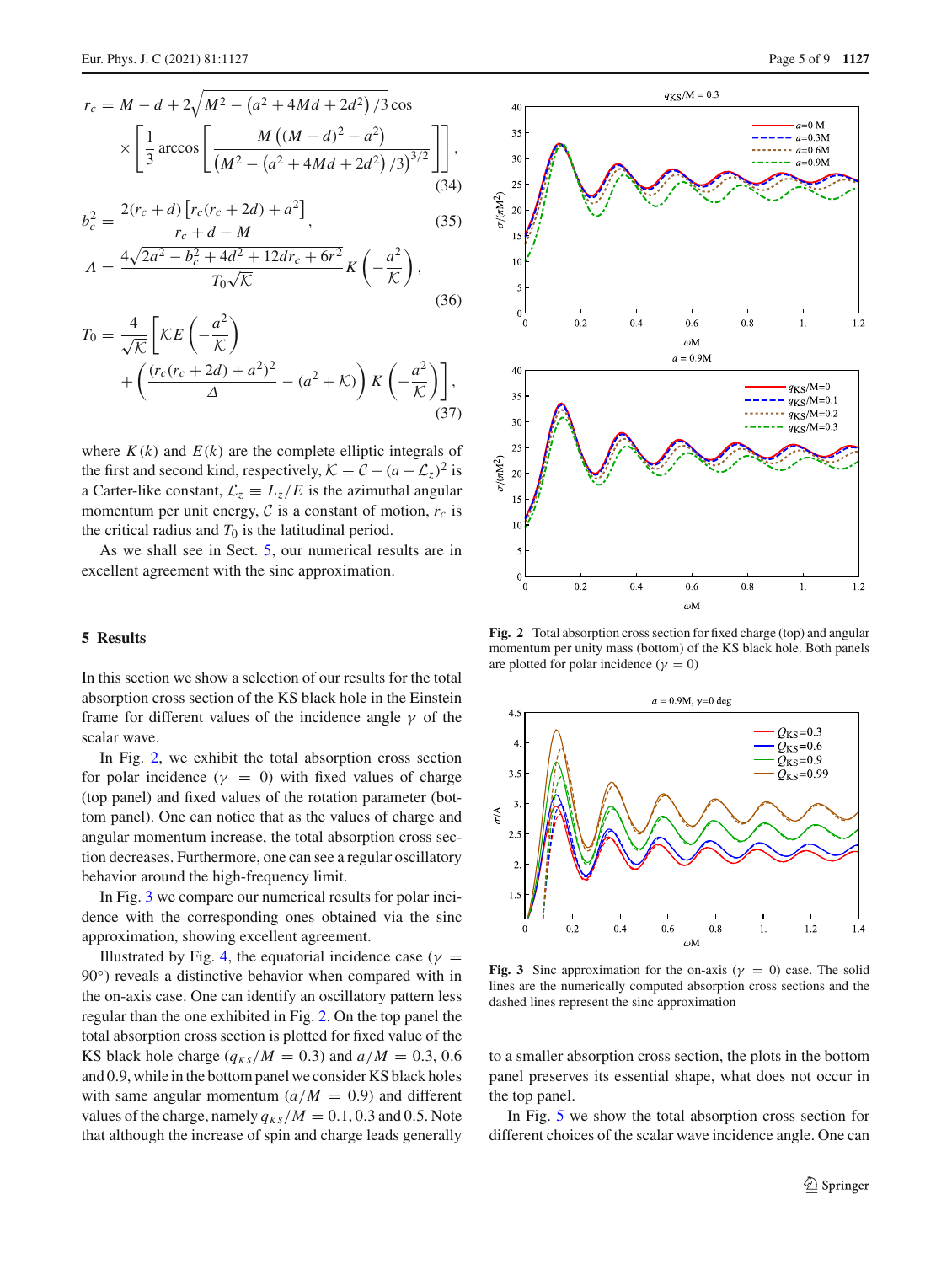

<span id="page-5-0"></span>**Fig. 4** Total absorption cross section for different values of the rotation parameter (top) and electric charge (bottom), plotted for equatorial incidence



<span id="page-5-1"></span>**Fig. 5** Total absorption cross section of a KS black hole with  $q_{KS}/M =$ 0.3 and  $a/M = 0.9$  for different values of the incidence angle

note that as we move away from the on-axis case ( $\gamma = 0$  deg), the behavior of the absorption cross section is less regular.

Superradiance is associated to the amplification of the reflected waves, what in this context is characterized by a negative partial absorption cross section. In Fig. [6](#page-5-2) we plot the partial absorption cross section for  $l = m = 1$ , highlight-



<span id="page-5-2"></span>**Fig. 6** Partial absorption cross section with  $l = m = 1$ , for fixed angular momentum per unity mass (top) and normalised charge (bottom). Both panels are plotted for equatorial incidence ( $\gamma = 90^\circ$ ). The insets emphasize the occurrence of superradiance

ing the negative values in the insets as a clear manifestation of the superradiance phenomenon.

We plot the absorption cross section divided by the horizon area of KN and KS black holes in Fig. [7,](#page-6-1) for the on-axis  $(\gamma = 0^{\circ})$  and equatorial incidence  $(\gamma = 90^{\circ})$  cases. We see that, in general, the KS black hole has a larger total absorption cross section than the corresponding KN case.

This is in agreement with the fact that the function *V*ω*lm* of the KS spacetime is generally smaller than the corresponding one of the KN spacetime. $^{2}$  $^{2}$  $^{2}$  We also notice that in the lowfrequency limit the absorption cross section agrees with the result of Ref. [\[40\]](#page-8-9), i.e., tends to the area of the black hole horizon.

In Fig. [8](#page-6-2) we plot the ratio between the absorption cross section and the areas of the KS and KN black holes, namely  $(\sigma_{KN}/A_{KN})/(\sigma_{KS}/A_{KS})$ . We see that this quantity is very close to unity, implying that the difference between the absorption cross section of both black holes is very small.

<span id="page-5-3"></span><sup>2</sup> We notice that for some low-frequency values and black holes close to extremality, the KN potential can be smaller than the KS one.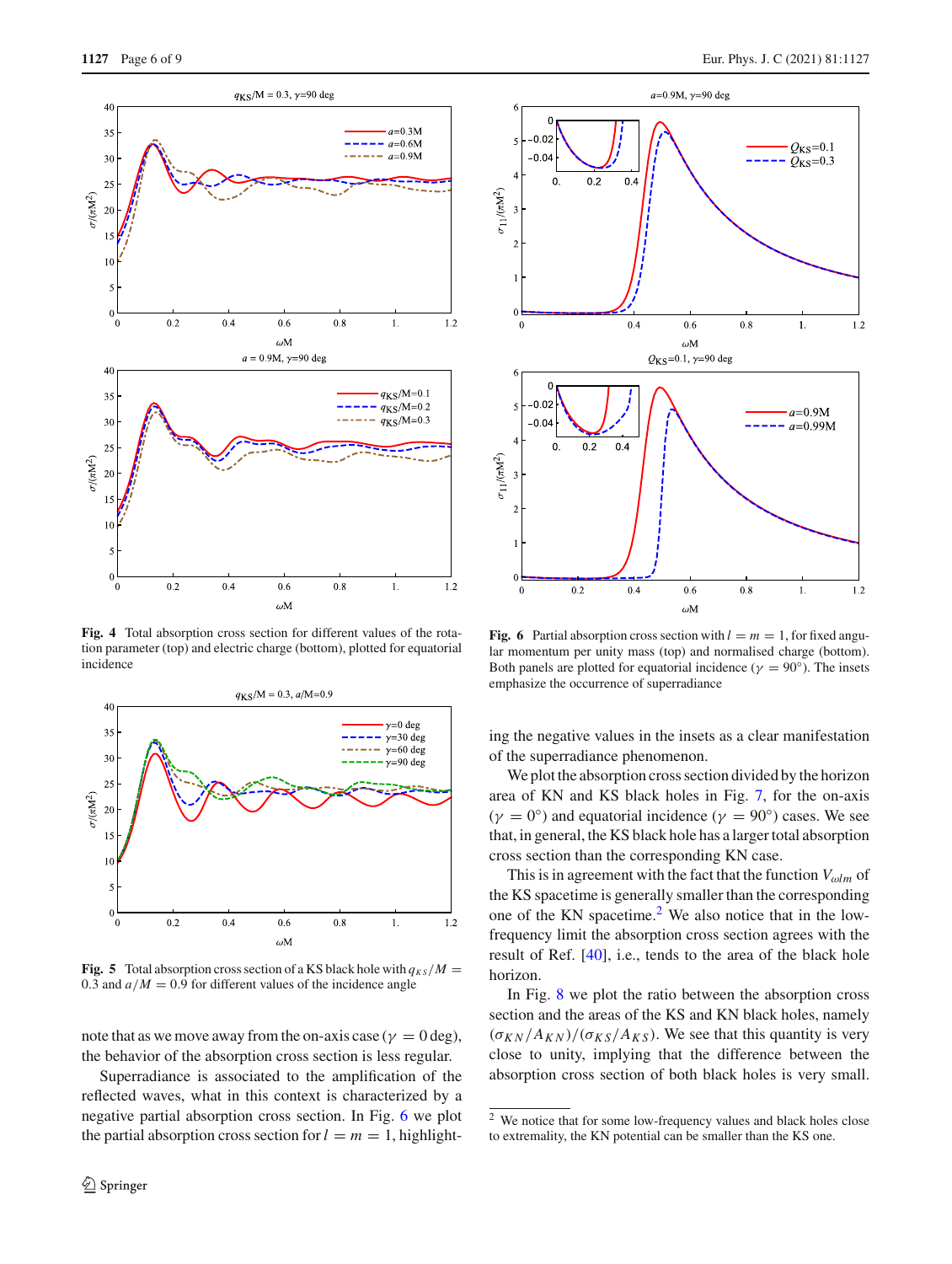

<span id="page-6-1"></span>**Fig. 7** Comparison between the ratio of absorption cross section and area of the black holes as a function of the normalised charge  $Q_{(i)} =$  $q(i)/q_{(i)}^{ext}$ . The top panel corresponds to a wave with polar incidence

 $(\gamma = 0^{\circ})$  whereas the bottom panel corresponds to a wave with equatorial incidence ( $\gamma = 90^\circ$ )

Furthermore, we see that, in general, this quantity is larger for KS black holes than for KN black holes.

## <span id="page-6-0"></span>**6 Final remarks**

We computed numerically the absorption cross section for KS black holes. We have shown that, for the on-axis case  $(\gamma = 0)$ , there is a well behaved oscillatory pattern, resulting from the contributions of waves with different angular momentum, *l*. Besides that, the increase of the parameters of the black hole (charge and angular momentum), decreases the absorption cross section.

For the off-axis case, it can be noted that a less well behaved pattern is present. This is a feature usually seen in stationary and axisymmetric spacetimes [\[32](#page-8-1)[,33\]](#page-8-3). It is explained by the distinct contributions coming from the coand counterrotating modes. Moreover, the absorption cross section becomes more irregular for higher values of the black hole charge and angular momentum.



<span id="page-6-2"></span>**Fig. 8** Ratio between the absorption cross section and the areas of the black holes for a wave with incidence angle  $\gamma = 0$  deg (top),  $\gamma = 45$ deg (middle) and  $\gamma = 90$  deg (bottom)

When the condition  $\omega < m\Omega_H$  is obeyed, the partial absorption cross section is negative. This is due to the superradiant scattering, which implies in a reflection coefficient greater than 1. For the scalar case, this effect is more pronounced for the  $l = m = 1$  wave [\[44](#page-8-13)]. Although the partial absorption cross section can be negative, the total absorption cross section remains positive, due to the fact that to compute the total absorption cross section we sum over both the positive and negative *m* contributions.

In order to compare the absorption cross section of the KS black hole with the one of a KN black hole, we defined the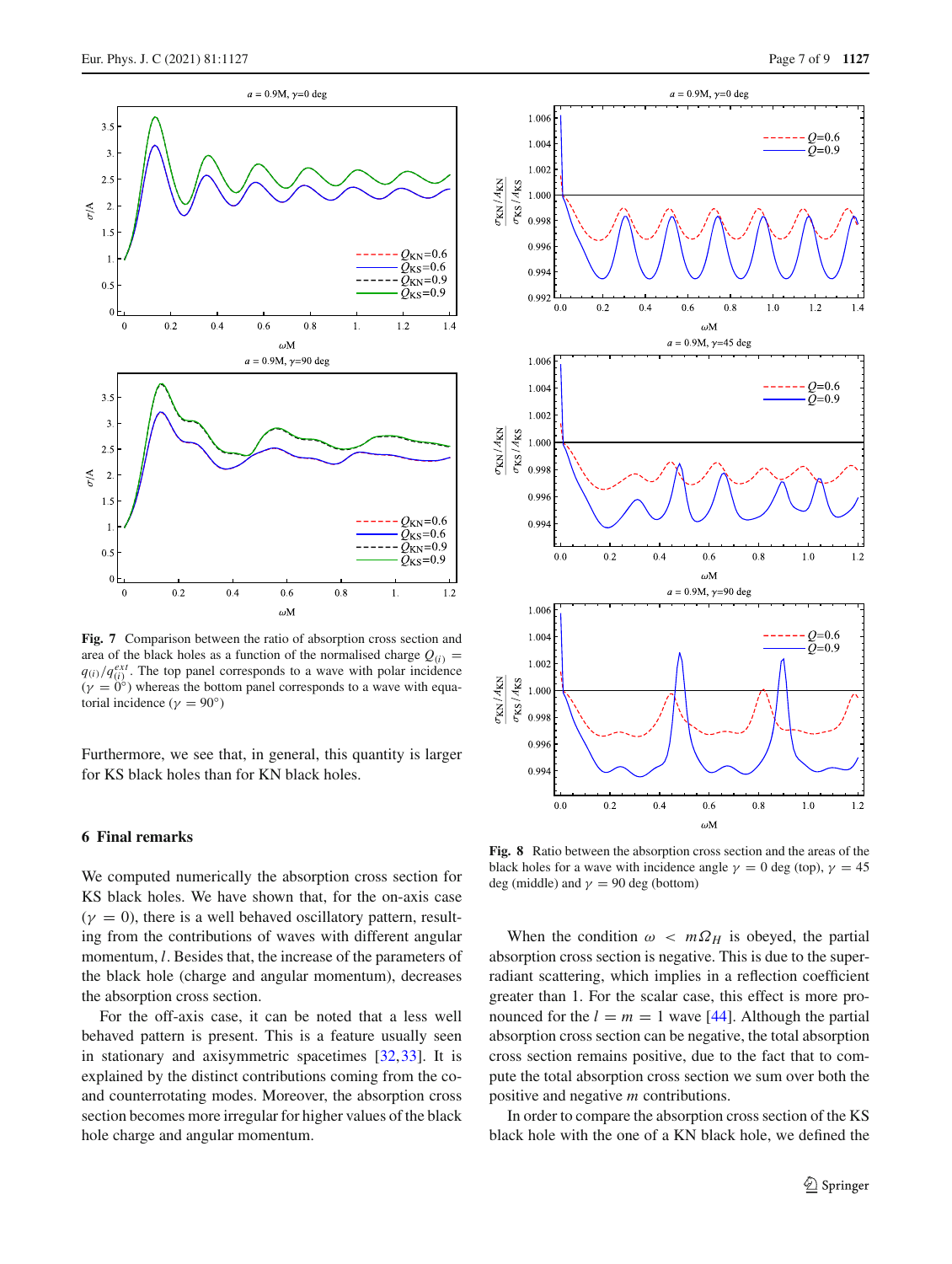normalized charge *Q*. We have shown that both spacetimes have qualitatively similar behaviors of the massless absorption cross section, although the KS case generally presents a larger absorption cross section than the KN case, for the same values of the pair  $(\omega M, Q)$ . The difference between the two cases increases as the black holes approach the extremality, albeit being very small. A small difference between physical quantities associated to KN and KS black holes with the same normalized charge is also manifest in the case of their shadows [\[13](#page-7-11)[,17](#page-7-15)[,20](#page-7-18),[45\]](#page-8-14).

The electromagnetic sector of the Kerr–Sen solution is more involved than the Kerr–Newman case, due to the interaction with additional fields present in the former case. It would be interesting to analyze the case of the incidence of an electrically charged scalar field, and the absorption cross section will depend on whether the electromagnetic interaction between the black hole and the field is attractive or repulsive.

**Acknowledgements** The authors thank Fundação Amazônia de Amparo a Estudos e Pesquisas (FAPESPA), Conselho Nacional de Desenvolvimento Científico e Tecnológico (CNPq) and Coordenação de Aperfeiçoamento de Pessoal de Nível Superior (Capes)-Finance Code 001, in Brazil, for partial financial support. We are grateful to Carlos Herdeiro for useful discussions. This work has further been supported by the European Union's Horizon 2020 research and innovation (RISE) programme H2020-MSCA-RISE-2017 Grant no. FunFiCO-777740.

**Data Availability Statement** This manuscript has no associated data or the data will not be deposited. [Authors' comment: This is a theoretical study. There are no experimental data related to it.]

**Open Access** This article is licensed under a Creative Commons Attribution 4.0 International License, which permits use, sharing, adaptation, distribution and reproduction in any medium or format, as long as you give appropriate credit to the original author(s) and the source, provide a link to the Creative Commons licence, and indicate if changes were made. The images or other third party material in this article are included in the article's Creative Commons licence, unless indicated otherwise in a credit line to the material. If material is not included in the article's Creative Commons licence and your intended use is not permitted by statutory regulation or exceeds the permitted use, you will need to obtain permission directly from the copyright holder. To view a copy of this licence, visit [http://creativecomm](http://creativecommons.org/licenses/by/4.0/) [ons.org/licenses/by/4.0/.](http://creativecommons.org/licenses/by/4.0/) Funded by SCOAP3.

## **References**

- <span id="page-7-0"></span>1. C.M. Will, The confrontation between general relativity and experiment. Living Rev. Relativ. **17**, 4 (2014)
- 2. L.C.B. Crispino, S. Paolantonio, The first attempts to measure light deflection by the Sun. Nat. Astron. **4**, 6 (2020)
- <span id="page-7-1"></span>3. L.C.B. Crispino, D.J. Kennefick, A hundred years of the first experimental test of general relativity. Nat. Phys. **15**, 416 (2019)
- <span id="page-7-2"></span>4. B.P. Abbott et al., (LIGO Scientific Collaboration and Virgo Collaboration), Observation of Gravitational Waves from a Binary Black Hole Merger. Phys. Rev. Lett. **116**, 061102 (2016)
- <span id="page-7-3"></span>5. The Event Horizon Telescope Collaboration, First M87 event horizon telescope results. I. The shadow of the supermassive black hole. Astrophys. J. Lett. **875**, L1 (2019)
- <span id="page-7-4"></span>6. K. Schwarzschild, Über das Gravitationsfeld eines Massen- punktes nach der Einsteinschen theorie. Sitzungsber. Preuss. Akad. Wiss. Berlin (Math. Phys.) **1916**, 189 (1916)
- <span id="page-7-5"></span>7. H. Reissner, Über die Eigengravitation des elektrischen Feldes nach der Einsteinschen theorie. Ann. Phys. (Berlin) **355**, 106 (1916)
- <span id="page-7-6"></span>8. G. Nordström, On the energy of gravitation field in Einstein's theory. Kon. Ned. Akad. Wet. **20**, 1238 (1918)
- <span id="page-7-7"></span>9. R.P. Kerr, Gravitational field of a spinning mass as an example of algebraically special metrics. Phys. Rev. Lett. **11**, 237 (1963)
- <span id="page-7-8"></span>10. E.T. Newman, E. Couch, K. Chinnapared, A. Exton, A. Prakash, R. Torrence, Metric of a rotating, charged mass. J. Math. Phys. (N.Y.) **6**, 918 (1965)
- <span id="page-7-9"></span>11. A. Sen, Rotating charged black hole solution in heterotic string theory. Phys. Rev. Lett. **69**, 1006 (1992)
- <span id="page-7-10"></span>12. Z. Younsi, A. Zhidenko, L. Rezzolla, R. Konoplya, Y. Mizuno, New method for shadow calculations: application to parametrized axisymmetric black holes. Phys. Rev. D **94**, 084025 (2016)
- <span id="page-7-11"></span>13. S.V.M.C.B. Xavier, P.V.P. Cunha, C.B.L. Crispino, C.A.R. Herdeiro, Shadows of charged rotating black holes: Kerr–Newman versus Kerr–Sen. Int. J. Mod. Phys. D **29**, 2041005 (2020)
- <span id="page-7-12"></span>14. F. Khani, M.T. Darvishi, R. Baghbani, Hawking temperature and entropy of Kerr-Sen black hole as a series with dependence on Plank constant. Astrophys. Space Sci. **348**, 189 (2013)
- <span id="page-7-13"></span>15. C. Bernard, Analytical study of a Kerr–Sen black hole and a charged massive scalar field. Phys. Rev. D **96**, 105025 (2017)
- <span id="page-7-14"></span>16. C. Bernard, Stationary charged scalar clouds around black holes in string theory. Phys. Rev. D **94**, 085007 (2016)
- <span id="page-7-15"></span>17. K. Hioki, U. Miyamoto, Hidden symmetries, null geodesics, and photon capture in the Sen black hole. Phys. Rev. D **78**, 044007 (2008)
- <span id="page-7-16"></span>18. B. Gwak, Cosmic censorship conjecture in Kerr–Sen black hole. Phys. Rev. D **95**, 124050 (2017)
- <span id="page-7-17"></span>19. H.M. Siahaan, Destroying Kerr–Sen black holes. Phys. Rev. D **93**, 064028 (2016)
- <span id="page-7-18"></span>20. H.M. Siahaan, Merger estimates for Kerr–Sen black holes. Phys. Rev. D **101**, 064036 (2020)
- <span id="page-7-19"></span>21. V. Cardoso, C.F.B. Macedo, P. Pani, V. Ferrari, Black holes and gravitational waves in models of minicharged dark matter. J. Cosmol. Astropart. Phys. **05**, 054 (2016)
- <span id="page-7-20"></span>22. B. Zhang, Mergers of charged black holes: gravitational wave events, short gamma-ray bursts, and fast radio bursts. Astrophys. J. Lett. **827**, L31 (2016)
- <span id="page-7-21"></span>23. S.R. Dolan, Scattering and absorption of gravitational plane waves by rotating black holes. Class. Quantum Gravity **25**, 235002 (2008)
- 24. E.S. Oliveira, L.C.B. Crispino, A. Higuchi, Equality between gravitational and electromagnetic absorption cross sections of extreme Reissner–Nordstrom black holes. Phys. Rev. D **84**, 084048 (2011)
- 25. L.C.B. Crispino, S.R. Dolan, A. Higuchi, E.S. de Oliveira, Inferring black hole charge from backscattered electromagnetic radiation. Phys. Rev. D **90**, 064027 (2014)
- <span id="page-7-22"></span>26. L.C.B. Crispino, S.R. Dolan, A. Higuchi, E.S. de Oliveira, Scattering from charged black holes and supergravity. Phys. Rev. D **92**, 084056 (2015)
- <span id="page-7-23"></span>27. G. Bertone, T.M.P. Tait, A new era in the search for dark matter. Nature **562**, 51 (2018)
- <span id="page-7-24"></span>28. R.D. Peccei, H.R. Quinn, CP conservation in the presence of pseudoparticles. Phys. Rev. Lett **38**, 1440 (1977)
- <span id="page-7-25"></span>29. R.D. Peccei, H.R. Quinn, Constraints imposed by CP conservation in the presence of pseudoparticles. Phys. Rev. D **16**, 1791 (1977)
- <span id="page-7-26"></span>30. Z. Arzoumanian et al. (NANOGrav Collaboration), The NANOGrav 12.5-year data set: search for an isotropic stochastic gravitational-wave background. Astrophys. J. Lett. **905**, L34 (2020)